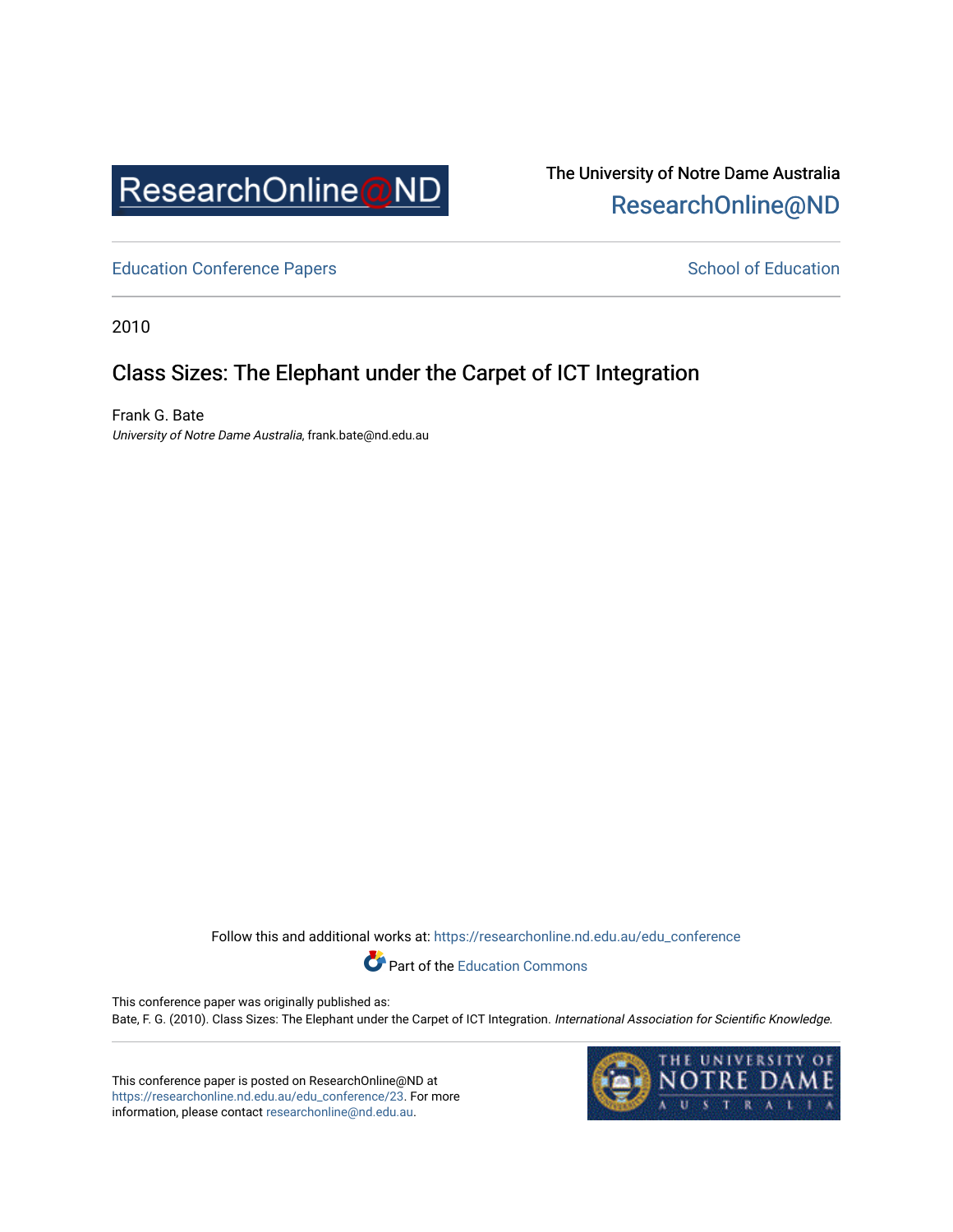# Class sizes: The elephant under the carpet of ICT integration

# Frank Bate

**Abstract** — This paper discusses findings from a recent longitudinal study that examined how 35 beginning teachers used information and communications technologies (ICT) in the first 3 years of their teaching. The research, set in Western Australia, adopted a mixed method approach to help understand the role that ICT played in the evolving pedagogical identities of the teachers involved. The study found that beginning teachers articulated pedagogical beliefs that aimed to engage their students in active meaning making. It also found that these teachers were competent in the use of a basic suite of ICT software. However, pedagogical beliefs that resonated with contemporary learning theory and demonstrated ICT competence did not result in practices that synergized technological and pedagogical knowledge. It is proposed that embedded systemic processes, beyond the control of teachers and schools, have a role in creating this state of affairs. This paper draws upon the experiences of three beginning teachers, from early childhood, primary and secondary education, exploring how large class sizes can often be antagonistic to the creative use of ICT.

—————————— ——————————

**Index Terms** — ICT, Information and communications technologies, ICT integration, ICT transformation.

#### **1 INTRODUCTION**

The goal of transforming education in Australia through creative use of ICT remains illusive despite supportive policies at national and local levels. The Australian Ministerial Council for Employment, Education, Training and Youth Affairs (MCEETYA, 2005, p. 3) proposes that ICT "have the potential to transform all aspects of school education and contribute to the achievement of all learning goals". T

To help achieve this, Statements of Learning for ICT, requiring that students are afforded opportunities to use ICT for inquiry, creative work and communication have been drawn up. However, even within a policy environment that encourages teachers to use ICT in their classrooms, recent research reveals a high degree of scepticism about ICT integration (Pegg, Reading, & Williams, 2007). An evaluation in Western Australia (WADT, 2006) suggested that 82% of teachers have low or medium levels of ICT integration and are not tapping into the potential of ICT on a weekly to daily basis. The Australian schools context is clearly not immune from the deluge of published research into ICT integration which argues that few teachers take

————————————————

advantage of the significant opportunities ICT present (Becker, Ravitz, & Wong, 1999; Harrison, et al., 2002). While current students engage with digital media in staggering numbers at home (Prensky, 2006), teachers generally exhibit a lukewarm inclination to use ICT in their classroom. For Somekh (2007), this disparity is a measure of the lost potential of ICT to transform schooling.

The research that underpins this paper posits that beginning teachers may be ideally placed to integrate ICT into their teaching in innovative ways. A cohort of 35 graduating teachers from 2006 who are digitally literate and familiar with student-centred theories of learning, are tracked through their first 3 years in the profession. This paper unpacks the experiences of three early career educators showing that the systemic constraints can have a profound impact on their practices.

#### **2 RESEARCH METHOD**

The study focused on beginning teachers as they establish themselves in the profession. It is proposed that beginning teachers are a potentially fruitful cohort to investigate as they might provide a window into the future use of ICT in education. Many teaching graduates now enter the profession with a basic ICT skill set having undertaken targeted learning that deals with ICT skills and pedagogy as part of their undergraduate studies (Steketee, 2005).

Dr Frank Bate is a Senior Lecturer in the School of Education at the University of Notre Dame in Fremantle, Western Australia. E-mail: fbate1@nd.edu.au.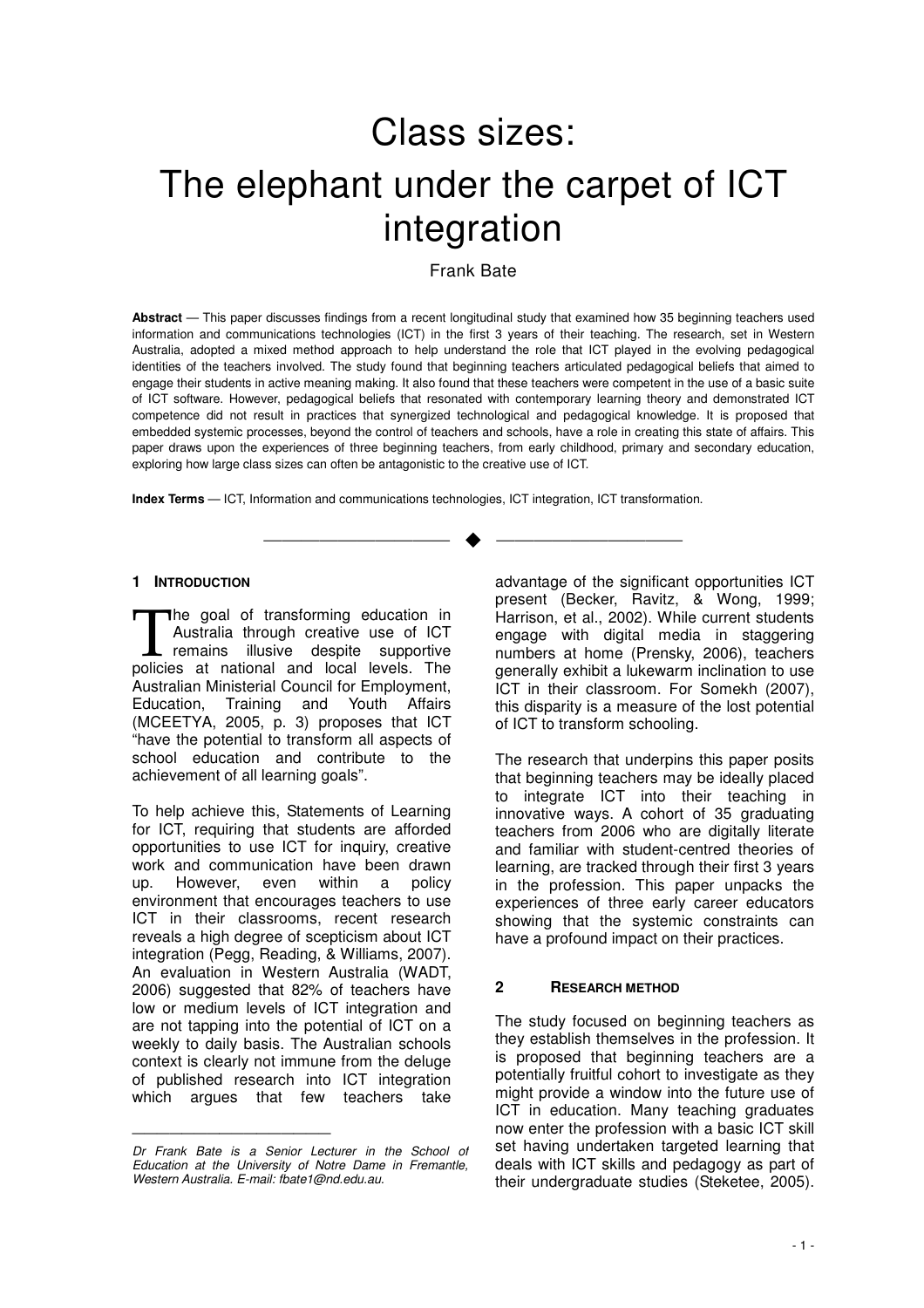In addition, most of the recent generation of teaching graduates have grown up with digital technologies (Prensky, 2006) and it was thought that these individuals may be open to using ICT in their own teaching. The research used a mix of methods comprising of a quantitative approach for gathering baseline data on beginning teachers' pedagogical beliefs and a qualitative approach for helping to understand how participants' beliefs related to their knowledge, attitudes, self-perceptions and skills within their socio-cultural context.

A Pedagogical Beliefs Questionnaire was administered at the inception (n=35) and conclusion (n=20) of the study. The questionnaire, which was based upon instruments developed by Frid (2000), Goos and Bennison (2002, 2007) and Fives and Buehl (2005), provided useful baseline data on participants' beliefs about teaching, learning and ICT. Cronbach's Alpha was used to calculate the reliability of both iterations of the questionnaire which was 0.724 at inception and 0.717 at conclusion.The questionnaire contained 35 statements grouped under five sub-scales that equate with the attributes of meaningful learning as described by Jonassen, Peck and Wilson (1999): learning is active, cooperative, constructive, authentic and intentional. Participants were invited to indicate their level of agreement with each of the statements in the questionnaire by responding to a five point Likert type scale (strongly agree, agree, undecided, disagree, strongly disagree). Responses to each statement were given a score where 5=strongly agree, 4=agree, 3=undecided, 2=disagree, 1=strongly disagree. Statements were designed to both support and contradict the identified attributes of meaningful learning. The questionnaire contained 19 statements which supported the identified attributes of meaningful learning and 16 which did not. Responses for the 16 items that contradicted the identified attributes of meaningful learning were inverted and mean scores calculated for participants. The maximum possible mean score was 5.0 and to register this, a participant would have strongly agreed with the 19 items that complied with the identified attributes of meaningful learning and strongly disagreed with the 16 items that challenged these attributes.

The research also embraced a qualitativeinterpretive approach through interviewing and observation. The primary purpose of the interview process was to understand

participants' pedagogical and technological knowledge, and their dispositions towards ICT in the context of their stated pedagogical beliefs. To provide an authentic depiction of the way in which beginning teachers use ICT in their teaching, a proportion of participants in the sample were also observed in their naturalistic classroom settings. Interviews and observations were conducted on an annual basis during the study in an attempt to discern changes to participants' pedagogical identities and also in their use of ICT. In all, 56 interviews and 30 observations were conducted over the 3 years of the study. During visits to schools, other key personnel were interviewed including principals, deputy principals, ICT coordinators and teacher librarians. Data were also collected on the infrastructure and equipment that was available to the teachers involved in the study.

The research participants operated in unique physical and socio-cultural settings, dealt with different challenges, and had a range of experiences with ICT over the period of the study. The school settings of most participants changed during data collection (e.g. some participants changed school and some schools changed leadership) and this contributed to the uniqueness of each participant's experiences. A sub-set of 14 of the cohort of 35 participants contributed in each year of data collection. This created a number of rich cases that could be analysed in depth.

#### **3 BUILDING BRIDGES: A FRAMEWORK FOR UNDERSTANDING HOW ICT ARE USED IN SCHOOLS**

Drawing upon the work of Fullan (2001), the study conceives education as a rich tapestry of micro and macro change forces. At the micro level, the concept of pedagogical reasoning, originally conceived by Shulman (1987), embodies the idea that autonomous teaching professionals are empowered to make moment-to-moment decisions on how to best facilitate the academic and social development of their students. In a study of 220 student teachers Fullan (1993, p. 12) found that most entered the teaching profession with a "moral purpose" - to make a difference to students' lives. Engaging in pedagogical reasoning provides an avenue for teachers to realise their moral purpose.

Shulman's (1987) ideas have recently been extended to help explain the thinking that underpins decisions about how to use ICT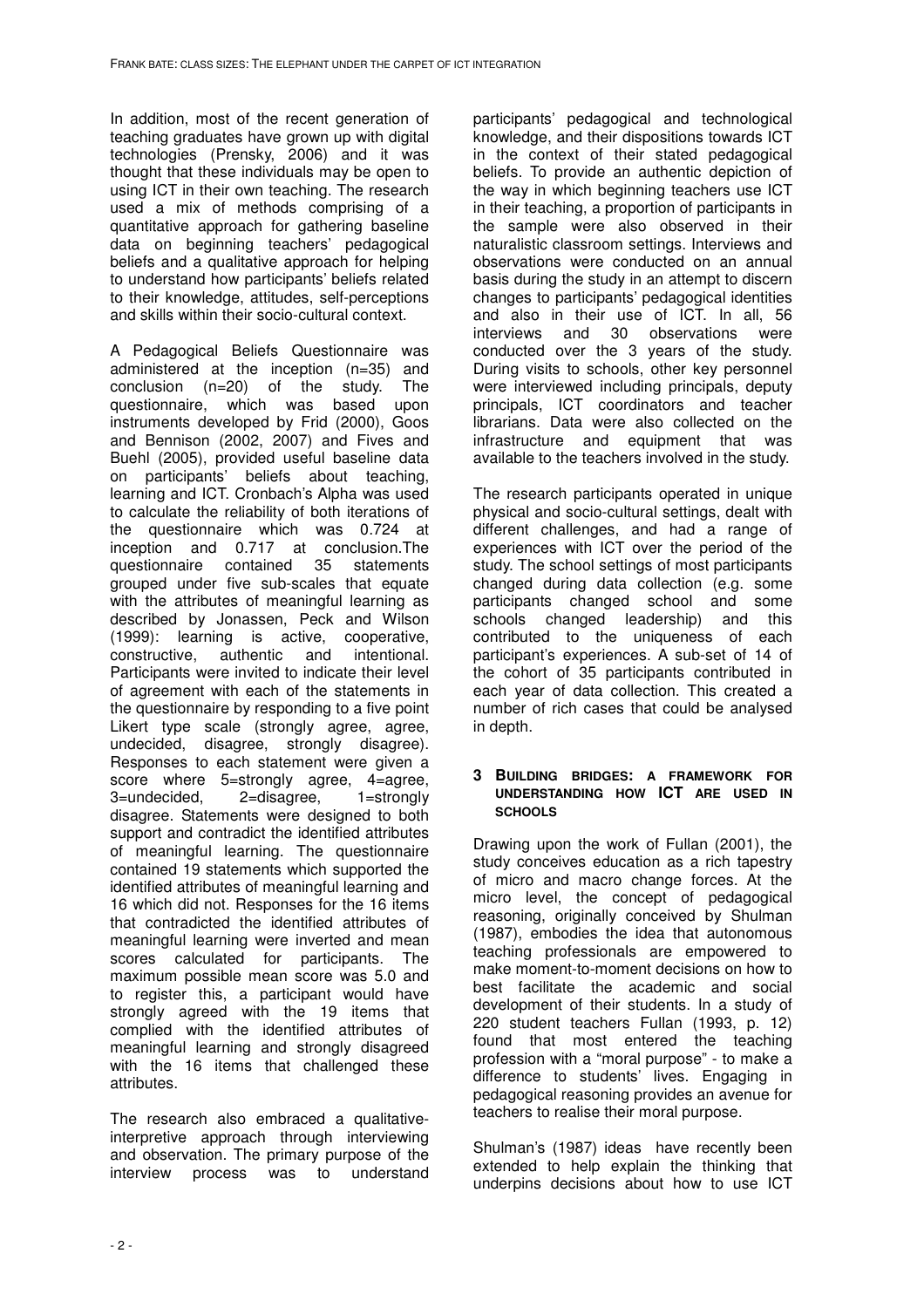(Harris, Mishra, & Koehler, 2009; Mishra & Koehler, 2006; Webb & Cox, 2004) particularly as this relates to the synergy between pedagogical, content and technological knowledge. Teachers engage in pedagogical reasoning in planning, implementing and reflecting upon their use of ICT where affordances and risks are considered in the context of their goals, student capabilities, available resources, competing priorities and opportunity costs. Pedagogical reasoning provides opportunities for teachers to make connections with their schools by accessing<br>equipment. infrastructure and support. equipment, infrastructure and support, following procedures and so on. The concept of pedagogical reasoning is situated at the centre of the framework that guided the research that underpins this paper (Figure 1).

It is proposed that the beliefs that teachers hold about teaching, learning and ICT itself forms an important foundation stone for the way in which their various types of knowledge are given expression. For example, teachers with beliefs about learning that emphasise collaboration may choose to explore the communicative potential of ICT (e.g. Web 2.0), building their knowledge-base and reflecting upon their own practices in the process. Teachers with this orientation may see students' engagement with ICT as an intellectual partnership in which ICT is used as a cognitive tool (Jonassen & Tessmer, 1996) to extend students' learning and creativity. Other teachers may hold beliefs about learning that emphasise the importance of efficiently distributing knowledge. In these

circumstances it is likely that ICT is equated with productivity (Maddux, LaMont Johnson, & Willis, 2001), as an opportunity to amplify existing teaching approaches (Hughes, Thomas, & Scharber, 2006), or simply as a reward for early finishers. Of course many teachers use both teacher- and learnercentred pedagogies in the classroom or adopt a shifting approach in response to their context (e.g. student capabilities, needs and preferences or the demands of specific content areas). To optimise the use of ICT in these circumstances requires a high level of pedagogical and technological knowledge in being able to harness the ICT options available for the benefit of student learning.

How teachers' beliefs impact upon their pedagogical, content and technological knowledge, and ultimately their practices is best understood in the context of their sociocultural setting. For example, if a school adopts an approach to ICT integration based upon student access to a computer laboratory once per week, it is unlikely that a teacher's beliefs about the student-centred use of ICT across the curriculum will be enacted. Teachers, enthused about using ICT at the point of need (i.e. the classroom) may experience feelings of isolation and frustration without the support of their school. Hofer (2006, p. 90) proposes that teachers may feel some "cognitive dissonance" arising from endorsing worldviews that are incongruent with the practices adopted by the educational systems in which they are placed.



Fig. 1. Innovation through ICT expressed as a bridge between teacher and school.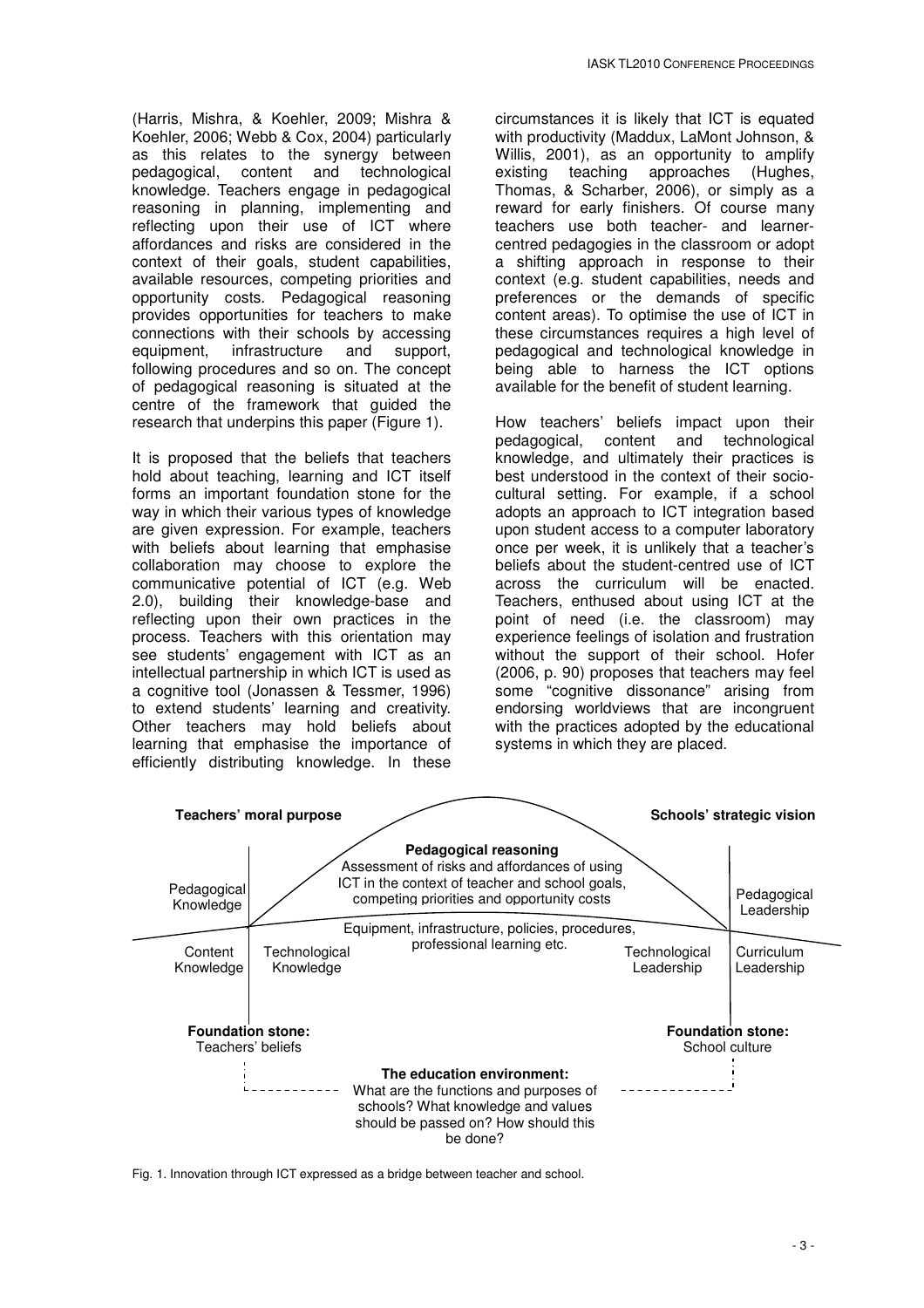The research literature on ICT integration cites many examples of small scale innovations that are ultimately unsustainable (Fishman, Marx, Blumenfeld, Krajcik, & Soloway, 2004). It is useful, therefore, where possible for teachers to build bridges between their own beliefs and practices and the school's strategic vision. Similarly, it is useful for schools to build bridges with their constituents to achieve their strategic vision. It is suggested that the culture of the school provides an important foundation stone for the way in which its curriculum, pedagogical and technological support are expressed.

In the same way teachers' beliefs shape ICT practices at the level of the individual, a school's culture sets the conditions for ICT practices at the level of the organization. The research that underpins this paper generally found beginning teachers open to using ICT in their classrooms. Further, most schools indicated an appetite for exploring ways in which ICT could be harnessed for the benefit of student learning. However, when participants were asked whether they used ICT to push the boundaries of student learning, the response was generally a shake of the head, laughter, or simply amazement that such a question could be posed. This prompted the research to consider some structural realities that are deeply embedded into the educational system. One of these is class sizes.

The contemporary mass education environment has developed over many years, but has its roots in paradigms of certainty and efficiency. Expert teachers were viewed as authority figures with a considerable knowledge-base that needed to be passed on from one generation to the next. Students that attended schools in the twentieth century learnt to live with these power relations. The teacher was typically situated at the front of the class with students being located in rows facing the front. There was an expectation that students would pay attention, listen and absorb knowledge from limited sources.

The advent of ICT, where students are empowered to inquire, communicate and create using a variety of tools accessed from many sources, has stimulated an appetite for change amongst teachers and policy makers. However, realizing the potential of ICTintegrated learning requires greater financial and intellectual energy than simply providing equipment or even professional development. A re-think of how teachers and students interact and function with ICT is required.

Whereas a teacher in the twentieth century could hold the attention of 30+ students through a combination of sound organizational skills, discipline and well-honed oratory abilities, teachers in the twenty-first century have a different set of challenges not least in encouraging students to be self-directed, taking the locus of control over a range of tools (including ICT) to enable them to construct their own understandings.

It is posited that the challenges of the twentyfirst century are complex, and that having to physically manage large numbers of students in ICT environments can severely inhibit creativity. This research has found that most teachers have responded by adopting traditional didactic teaching methods albeit with elegant ICT tools.

This paper tracks the experiences of three beginning teachers. Stella has worked in two catholic schools in metropolitan Perth in both instances teaching at Year 2 level. Bernard is a primary school teacher who has worked in two metropolitan public schools, a high school teaching Japanese to Year 9-12 and a primary school teaching at Year 4 level. Genii is a secondary English teacher who has enjoyed a relatively stable beginning to her career having worked in a rural public sector school since graduating. She teaches at all year levels from 8-12. These participants in the research were selected because they represented early childhood, primary and secondary education environments in metropolitan and rural contexts. The stories of Stella, Bernard and Genji are representative of other participants in the research.

# **4 FINDINGS**

Background information on each of the participants, including the socio-cultural context in which they were set, is provided as Table 1.

Mean scores for all three beginning teachers on the Pedagogical Beliefs Questionnaire at the inception of the study broadly equated with the overall mean of the sample which was 3.6 (Stella, 4.0; Bernard, 3.7 and Genji, 3.4). This indicates that these participants held pedagogical beliefs that resonated with the attributes of meaningful learning as described by Jonassen et. al. (1999).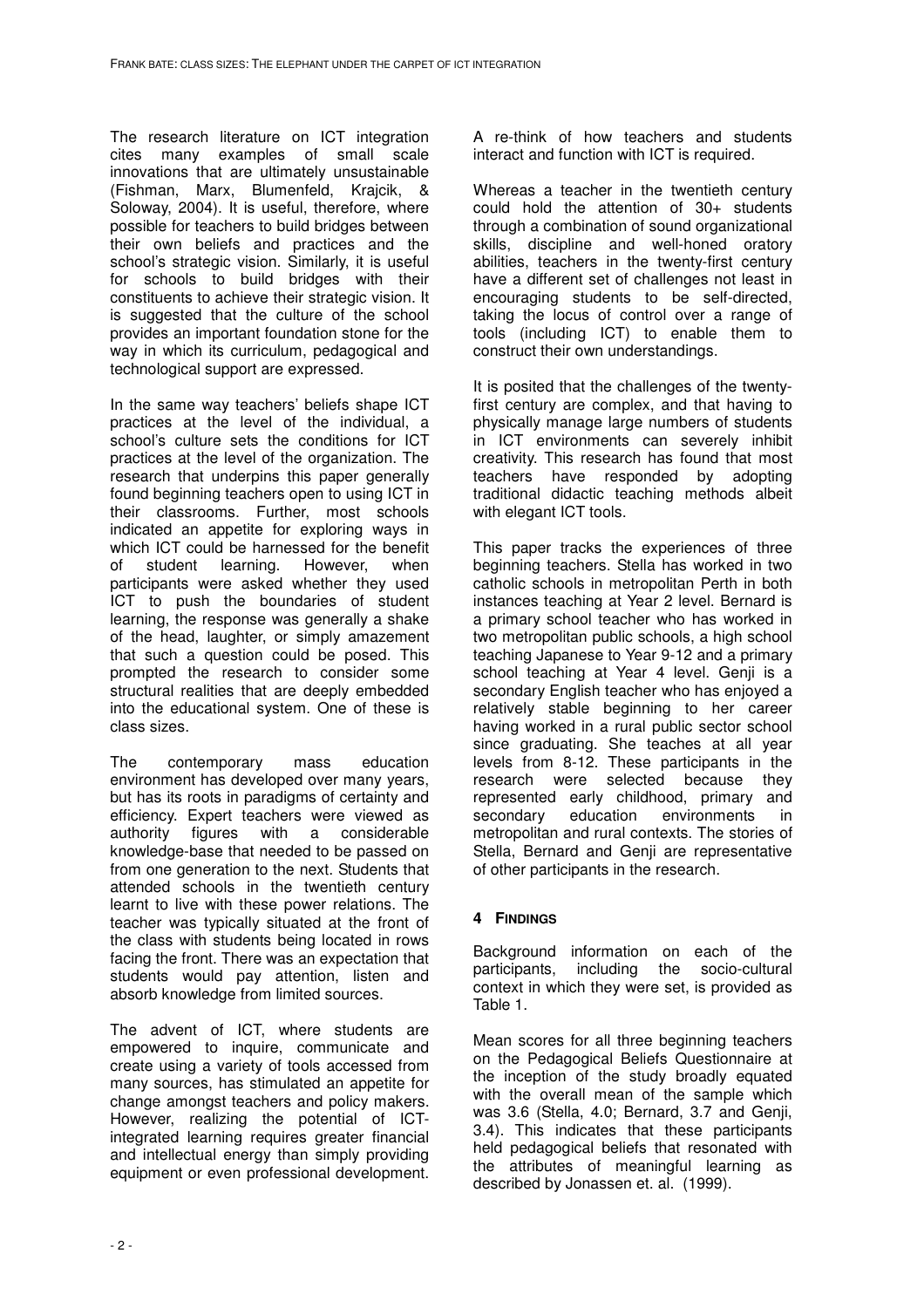| Participant                                      | <b>Sector</b>            | Year<br>Level | Avg<br>class<br>size | Equipment/Infrastructure                                                                                                                                                                                                                                                                              | Features of the school<br>leadership                                                                                                                                                                                                                                                  |
|--------------------------------------------------|--------------------------|---------------|----------------------|-------------------------------------------------------------------------------------------------------------------------------------------------------------------------------------------------------------------------------------------------------------------------------------------------------|---------------------------------------------------------------------------------------------------------------------------------------------------------------------------------------------------------------------------------------------------------------------------------------|
| <b>Stella</b><br>Age: $>24$<br>Female<br>Year 1  | Catholic<br>Metropolitan | 2             | 30                   | Poorly equipped for teacher- or<br>student-directed learning. One<br>computer provided in the<br>classroom which was deemed<br>insufficient for students to<br>engage in self-directed work.<br>Access to a shared laboratory<br>(12 computers) once per week.                                        | School leadership was<br>supportive of ICT integration<br>and were examining options to<br>increase its use.                                                                                                                                                                          |
| Year 2 & 3                                       | Catholic<br>metropolitan | 2             | 29                   | Equipped for teacher-directed<br>learning (e.g. a projection<br>device provided in the<br>classroom along with an<br>interactive whiteboard). Five<br>computers provided in the<br>classroom but only used for<br>students as part of rotational<br>activities.                                       | School principal was<br>enthusiastic about ICT<br>(particularly the potential of<br>interactive whiteboards) and<br>has recently committed to<br>providing an interactive<br>whiteboard in every classroom.                                                                           |
| <b>Bernard</b><br>Age: $>24$<br>Male<br>Yr 1 & 2 | Public<br>Metropolitan   | $9 - 12$      | 22                   | Equipped for teacher-directed<br>learning (e.g. a projection<br>device and interactive<br>whiteboard provided in the<br>classroom). Three internet-<br>connected computers provided<br>in the classroom along with a<br>television. Access to a shared<br>laboratory (15 computers) once<br>per week. | School situated in an area of<br>low socio-economic status.<br>The school principal is excited<br>about the potential of ICT and<br>has embarked upon a program<br>of purchasing equipment such<br>as interactive whiteboards,<br>Clickers and desktop<br>computers for laboratories. |
| Yr3                                              | Public<br>Metropolitan   | 5             | 25                   | Equipped for teacher-directed<br>learning (e.g. a projection<br>device provided in the<br>classroom). Two computers<br>provided in the classroom but<br>rarely used for students to<br>undertake self-directed work.                                                                                  | School located in a growing<br>area. School principal is<br>switched on to the potential of<br>ICT and has actively<br>responded to funding<br>opportunities at state and<br>national levels.                                                                                         |
| Genji<br>Age: 25-30<br>Female<br>Years 1-3       | Public<br>Rural          | $9 - 12$      | 25-30                | Access to a shared computer<br>laboratory on demand for<br>student-centred activity (10<br>computers). A mobile<br>interactive whiteboard and<br>projector was provided to the<br>teacher at the conclusion of the<br>research.                                                                       | School leadership active in<br>soliciting involvement of<br>teaching staff in ICT decision-<br>making via representation on<br>school committees.                                                                                                                                     |

# TABLE 1 BACKGROUND OF PARTICIPANTS

The three participants articulated teaching philosophies indicating a knowledge of, and commitment to, contemporary learning theory. For example, Stella emphasized empathy for students, believing that lifelong learning was critical in her role as a teacher. Bernard also highlighted the importance of lifelong learning and suggested that:

…learning must occur through collaboration, experience, self-investigation and reflection.

Genji believed that critical thinking was the most worthy of teacher goals. Her philosophy of teaching centred on:

Trying to help students discover and realize their already existing knowledge, and to build on that knowledge through student-centred learning (Genji).

In summary, these beginning teachers (a) had access to a reasonable level of ICT and (b) articulated beliefs about teaching that might suggest the possibility of creative and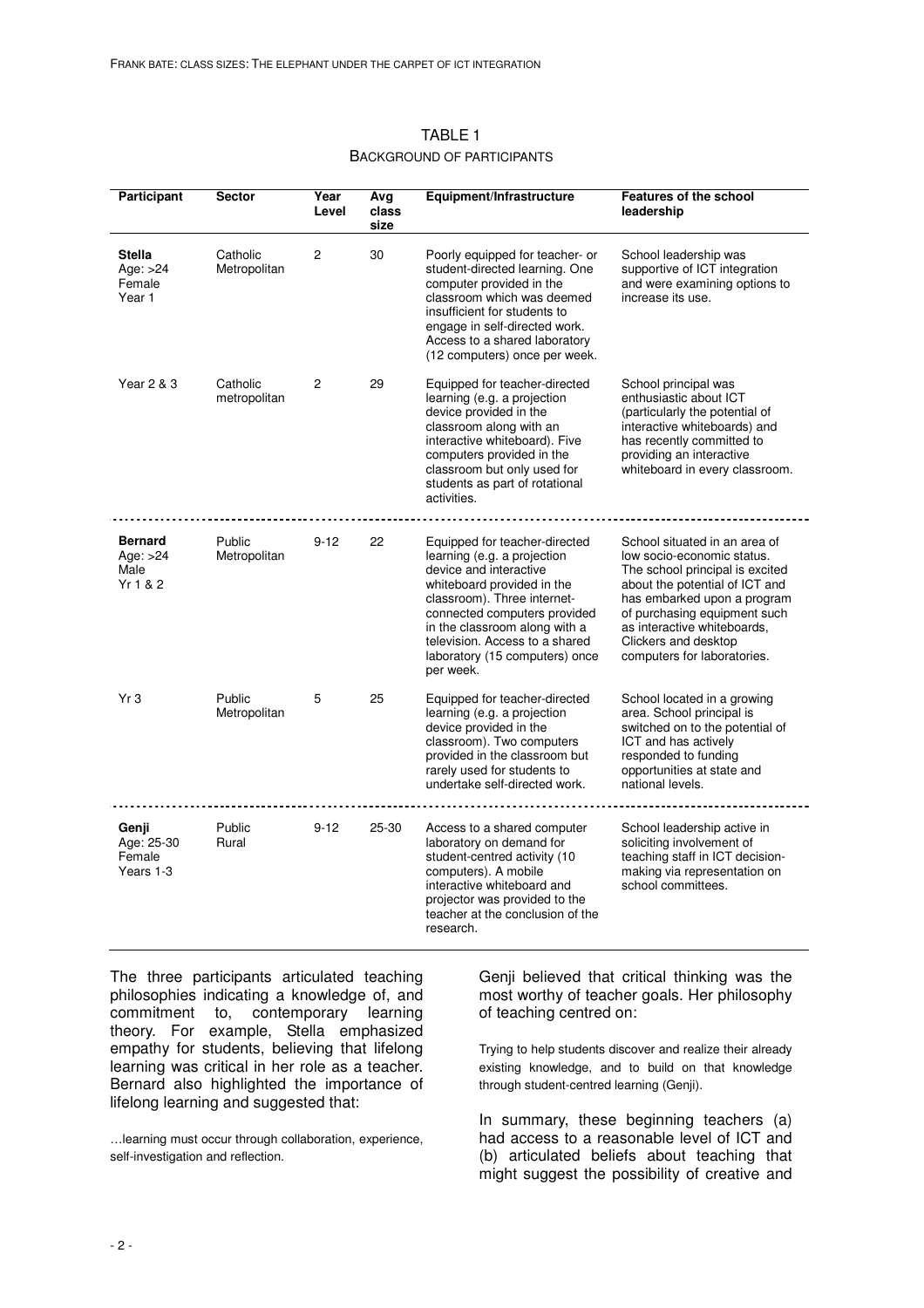innovative application of ICT in the classroom. However, this did not occur. An example of observations conducted in each of these classrooms now follows.

## **4.1 Stella**

In the final year of the study, Stella was observed using ICT in a literacy class with 29 Year 2 students. The class was split into 4 groups that rotated every 15 minutes. Stella gave a lesson on the interactive whiteboard whilst a second group played games on the five computers in the classroom. Group three engaged in a board game which was supervised by a teaching assistant; whilst group four listened to audio tapes before completing a worksheet.

The class was sometimes difficult to manage with two of the groups largely left to their own devices. In particular, students working at the five computers tended to skip from one page to the next without understanding (or sometimes even reading) the content of the pages that were displayed. By Stella's own admission, she had difficulties in being able to respond to the individual needs of her students:

The biggest hurdle in teaching is being able to be there for 30 children at the same time.

# **4.2 Bernard**

In Year 3 of the study, Bernard was observed taking a science class with a group of 25 Year 5 students. The lesson involved showing a multimedia presentation to the class on the subject of volcanoes. The presentation lasted approximately 15 minutes and was followed by a worksheet activity to test students' comprehension of the multimedia presentation. Bernard was comfortable in using ICT in this way, and only attempts to shift the locus of control to students when he is able to access support from others (e.g. parents):

When I first started I planned to gradually release responsibility to the learner so they can take ownership. But I find that I can't do that. I am forever bound to them. That is why I ask for the assistance of volunteers to go in to my classroom because it is just too great a mass of people to deal with for one person.

#### **4.3 Genji**

Genji was observed in year 2 of the study taking an English class with 32 Year 9 students. The class was split into 2 with half the students going to the computer lab to

develop a pamphlet using Microsoft Publisher and the other half staying in the classroom to plan out the pamphlet in written form. The computer lab was situated next door to Genji's classroom and she quite often has:

…half the kids in the classroom and half in the computer room. I just pop in and out, which isn't really desirable, but it's the only way you can do it.

The students in the classroom were keen to go to the computer lab to work with Publisher and ended up rushing the planning phase; the students in the computer lab, largely unsupervised, tended to become distracted going to a variety of social networking sites (e.g. Facebook, YouTube) even though they were specifically asked not to do this. Perhaps because of experiences like this, Genji sees her enthusiasm for using ICT waning:

I think I have gone downhill, because of the difficulty and the frustration of wanting to do something, but not being able to. Last year, I was of the view that it doesn't matter, I just stumbled through it as best that I could. Whereas this year I think, is it worth it? If it is not, then I find a way that I could do it almost as well.

Genji puts her waning enthusiasm mainly down to the stress grounded in managing classroom environments where students have more autonomy than they can cope with:

You want to do all this student-centred activity but the kids just can't cope with that sort of environment. They are much better when the teacher gives them the instructions to copy down from the board working with books, working independently, that sort of thing is what they are used to. If you try to take them out of their comfort zone they start running amok or they get too excited and it just falls into a heap.

The teachers in this study tended to use ICT in ways that supported traditional teaching, a finding which is consistent with other studies (e.g. Cuban, 2001).

#### **5 DISCUSSION**

One of the themes that emerged from the research was a sense, amongst participants, that they were initially somewhat naïve, and had become more realistic about using ICT in their teaching. For example:

I used to see ICT as a way of students constructing knowledge where they would find out information by themselves. Now I have more realistic perception. I know that theoretically, you should be letting kids find out and construct their own learning, and I know that computers are supposed to be a great way of doing that.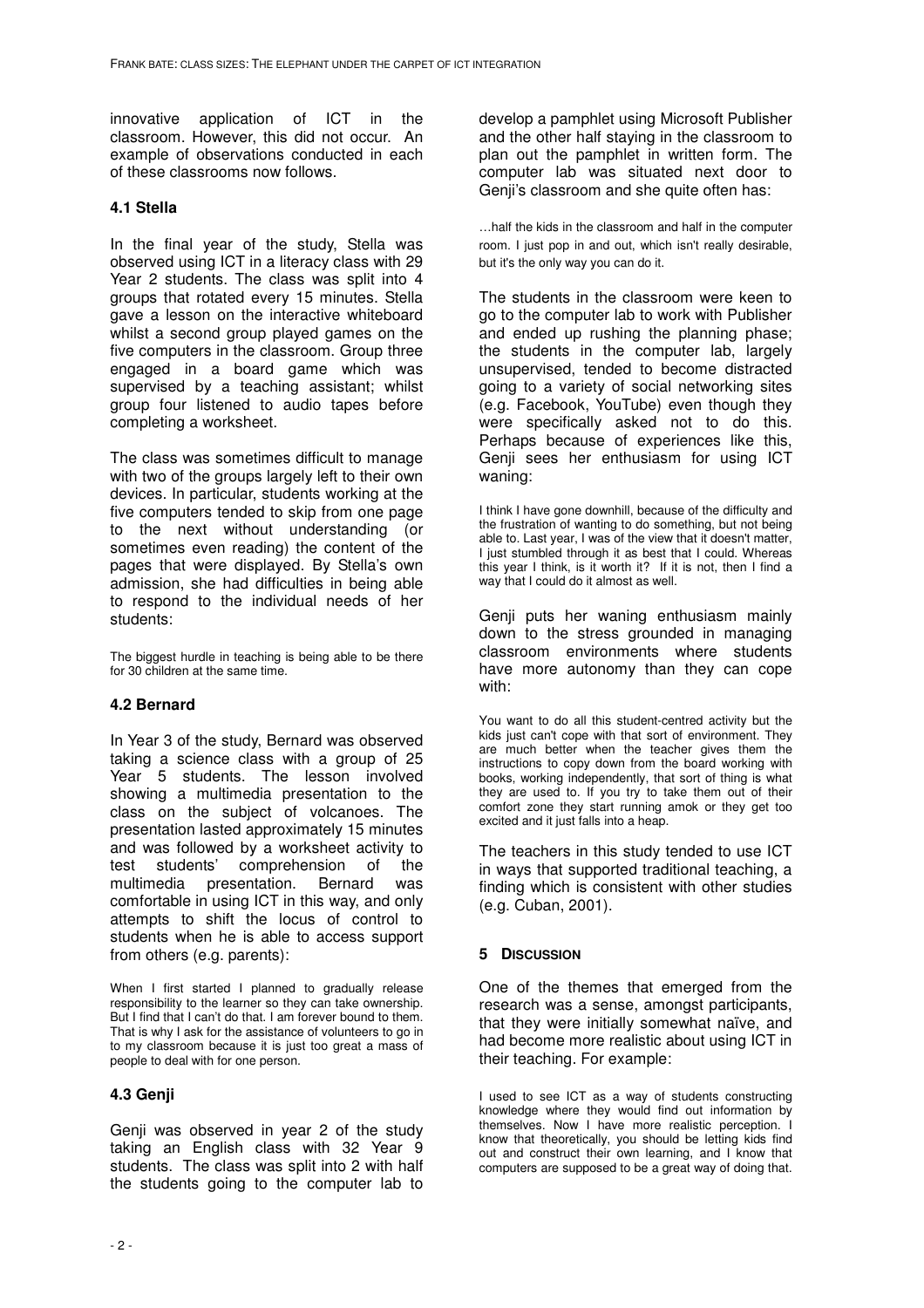But I find that it is a major consumption of time (Bernard).

I think when I left university I was very idealistic. I am a bit more of a realist now. I am a little bit more aware of how things work. The feasibility of doing different activities with kids (Genji).

To return to the bridge metaphor, although the system (and the schools within the system) strongly supports the use of ICT in the classroom, in this study creative implementation broke down during pedagogical reasoning where teachers assessed the risks of using ICT in studentcentred ways as too high. Specific risks noted during the research included increased potential for behaviour management problems, the seductive nature of (mainly) social networking sites leading off-task conduct, the inability of teachers to closely monitor the learning benefits stemming from students' interactions with computers, and difficulties associated with splitting classes with students moving to different physical locations. With smaller groups to work with, these risks would almost certainly be reduced.

Using ICT in class sizes above 25 was shown to be problematic in this study, particularly in situations where infrastructure was not robust. A recent Turkish study (Kurt, 2007) came to similar conclusions identifying crowded classrooms as a significant barrier that inhibited the implementation of ICT in primary settings.

It is interesting that the teaching philosophies expounded by participants centred on developing higher order attributes in students such as critical thinking and engendering a love of learning. Although ICT could have been useful in achieving these objectives, these philosophies were not enacted in the early years of the participants' careers. The research found that pragmatic concerns got in the way.

Class sizes of 25+ may be appropriate for transmissive models of teaching (e.g. lecturing), but as schools move towards 1:1 student-computer ratios, empowering students with ICT may require a re-think of how to best support this level of empowerment. These concerns resonate with other research. For example, Goodson and Mangan (1995) point out that more individualised approaches to learning are necessary when introducing computers into the classroom. The authors concluded that most subject cultures are fundamentally

incompatible with the pedagogical and organisational changes that are required for ICT use. More recently, Kompf (2005) noted that ICT has contributed to larger class sizes and that further increases will complicate teacher-learner-knowledge interactions exponentially.

Recent literature suggests that ICT can be used to achieve more individualized learning. For example, the UK research and development agency BECTA (2004, p. 7) suggested that:

ICT offers teachers the opportunity to provide personalised programmes of study for every learner in mainstream school.

The research that underpins the current study indicates that it will be difficult to achieve this goal without considering ways in which to support teachers with large class sizes.

# **6 CONCLUSION**

In Australia, the recent policy response to the slow uptake of ICT, as described in the Building the Digital Education Revolution initiative (Gillard, 2008), has focused on hardware, infrastructure, e-content and professional development. The issue of how student-centred use of ICT can be best supported in the classroom, from a human resources perspective, has received scant attention. This study suggests that more research into the pragmatics of achieving student-centred learning through ICT in large classes, including models of teacher-parent, teacher-librarian and/or teacher-administrator partnerships, and development of appropriate benchmarks for teacher-student ratios across subjects and year levels, would be useful. There is an elephant under the carpet of ICT integration and some intellectual energy is required to make it go away.

#### **REFERENCES**

- [1] MCEETYA (2005). Joint statement on education and training in the Information Economy, MIN 1046/05 Retrieved April 2, 2005, from http://www.dest.gov.au/ministers/images/js.p df
- [2] Pegg, J., Reading, C., & Williams, M. (2007). *Partnerships in ICT learning study: Full report*. Canberra: Department of Science, Education and Training.
- [3] WADT (2006). *Teacher ICT skills: Evaluation of the Information and Communication Technology (ICT) knowledge and skill levels*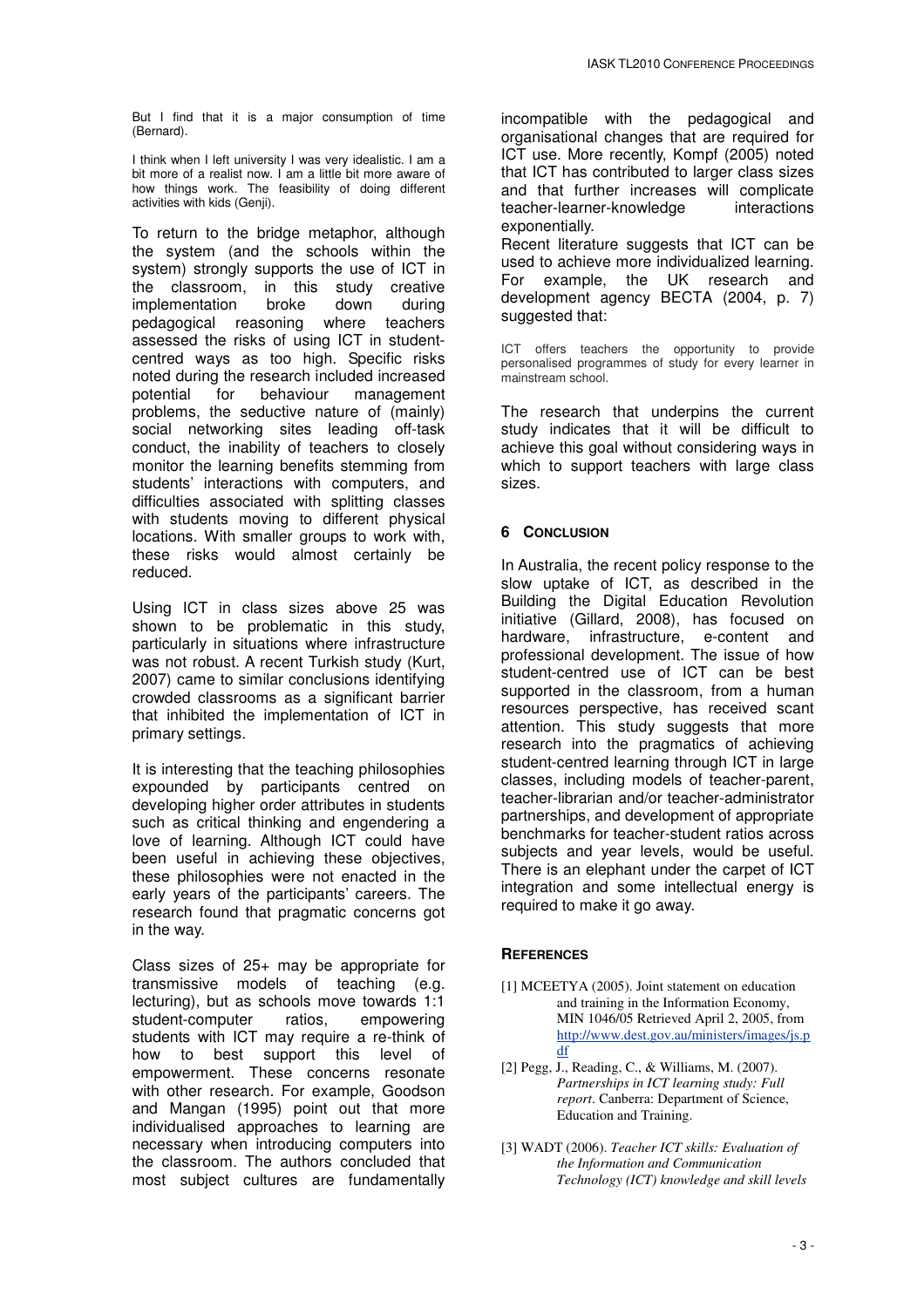*of Western Australian government school teachers*. Perth: Western Australian Department of Education and Training.

- [4] Becker, H. J., Ravitz, J. L., & Wong, Y. T. (1999). *Teacher and teacher-directed student use of computers and software*. Irvine: California: University of California: Center for Research on Information Technology and Organizations.
- [5] Harrison, C., Comber, C., Fisher, T., Haw, K., Lewin, C., Lunzer, E., et al. (2002). *ImpaCT2: The impact of information and communication technologies on pupil learning and attainment*. Coventry: Department for Education and Skills (DfES).
- [6] Prensky, M. (2006). *"Don't bother me Mom I'm learning"*. St Paul, USA: Paragon House.
- [7] Somekh, B. (2007). *Pedagogy and learning with ICT: Researching the art of innovation*. London: Routledge.
- [8] Steketee, C. (2005). Integrating ICT as an integral teaching and learning tool into pre-service teacher training courses. *Issues in Educational Research, 15*(1), 101-113.
- [9] Frid, S. (2000). Constructivism and reflective practice in practice: Challenges and dilemmas of a mathematics teacher educator. *Mathematics Teacher Education and Development, 2*, 17-33.
- [10] Goos, M., & Bennison, A. (2002). *Building learning communities to support beginning teachers' use of technology.* Paper presented at the Annual Conference of the Australian Association for Research in Education, Brisbane, Australia.
- [11] Goos, M., & Bennison, A. (2007). *Teacher learning in professional communities: The case of technology-enriched pedagogy in secondary mathematics education.* Paper presented at the Annual Conference of the Australian Association for Research in Education, Fremantle, Australia.
- [12] Fives, H., & Buehl, M. (2005). *Accessing teacher beliefs about pedagogical knowledge: Developing an instrument*. New Orleans: LA.
- [13] Jonassen, D., Peck, K., & Wilson, B. (1999). *Learning with technology: A constructivist perspective*. Upper Saddle River, NJ: Prentice Hall.
- [14] Fullan, M. (2001). *The new meaning of educational change*. New York: Teachers College Press.
- [15] Shulman, L. (1987). Knowledge and teaching: Foundations of the new reform. *Harvard Educational Review, 55*, 1-22.
- [16] Fullan, M. (1993). Why teachers must become change agents. *Educational Leadership, 50*(6), 12-17.
- [17] Harris, J., Mishra, P., & Koehler, M. (2009). Teachers' technological pedagogical content knowledge and learning activity types: Curriculum-based technology integration reframed. *Journal of Research on Technology in Education, 41*(4), 393-417.
- [18] Mishra, P., & Koehler, M. (2006). Technological pedagogical content knowledge: A

framework for teacher knowledge. *Teachers College Record, 108*(6), 1017-1054.

- [19] Webb, M., & Cox, M. (2004). A review of pedagogy rated to information and communications technology. *Technology, Pedagogy and Education, 13*(3), 235-286.
- [20] Jonassen, D., & Tessmer, M. (1996). An outcomes-based taxonomy for instructional systems design, evaluation and research. *Training Research Journal, 2*, 11-46.
- [21] Maddux, C., LaMont Johnson, D., & Willis, J. (2001). *Educational computing: Learning with tomorrow's technologies* (3rd ed.). Needham Heights, MA: Allyn & Bacon.
- [22] Hughes, J., Thomas, R., & Scharber, C. (2006). Assessing technology integration: The RAT replacement, amplification, and transformation - framework. *Technology and Teacher Education Annual, 3*, 1616-1620.
- [23] Hofer, B. (2006). Domain specificity of personal epistemology: Resolved questions, persistent issues, new models. *International Journal of Educational Research, 45*, 85-95.
- [24] Fishman, B., Marx, R., Blumenfeld, P., Krajcik, J., & Soloway, E. (2004). Creating a framework for research on systemic technology innovations. *The Journal of the Learning Sciences, 13*(1), 43-76.
- [25] Cuban, L. (2001). *Oversold and underused: Computers in the classroom*. Cambridge, USA: Harvard University Press.
- [26] Kurt, S. (2007). *Elementary school teachers' adoption of technology in Turkey: An Evaluation.* University of Illinois, Rubana, Illinois.
- [27] Goodson, I., & Mangan, J. (1995). Subject subcultures and the introduction of classroom computers. *British Educational Research Journal, 21*(5), 613-628.
- [28] Kompf, M. (2005). Information and communications technology (ICT) and the seduction of knowledge, teaching and learning: What lies ahead for education. *Curriculum Inquiry, 35*(2), 231-233.
- [29] BECTA (2004). *Using ICT to share the tools of the teaching trade*.
- [30] Gillard, J. (2008). Digital Education Revolution. *Speech given to the Australian Computers in Education Conference, October 2008*. Retrieved from http://www.deewr.gov.au/Schooling/DigitalE

ducationRevolution/Documents/ACECMinist ersSpeech\_011008.pdf

**Frank Bate,** Bachelor of Arts (1988), Master of Education (2006) and PhD (2010), is currently Senior Lecturer in Education at the University of Notre Dame in Fremantle, Western Australia. He was an Australian Flexible Learning Leader in 2000 researching elearning and knowledge management in large corporations. His current research interests include